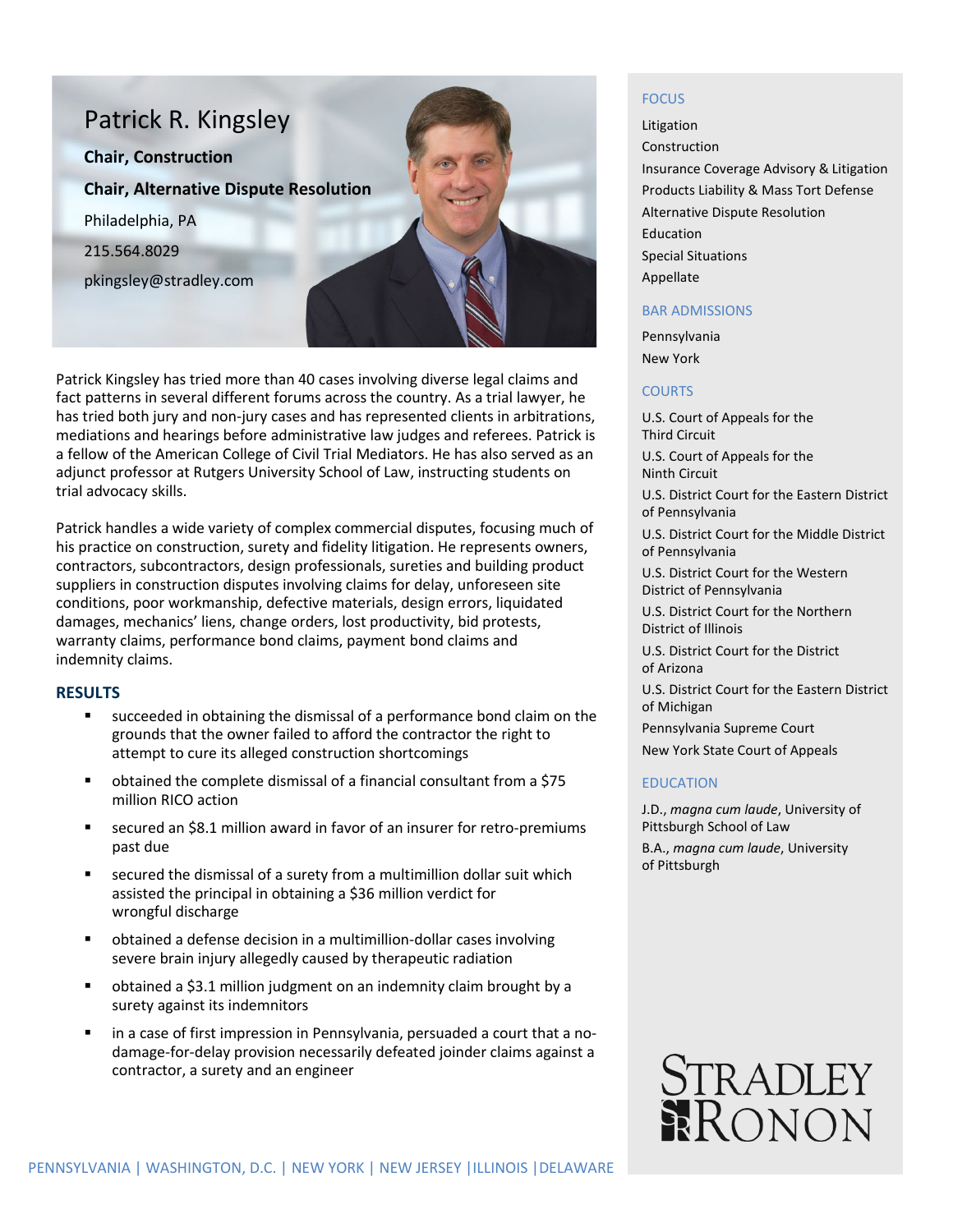# Patrick R. Kingsley

Page 2

- defended claims related to a catastrophic accident at the Kingdom Center Project, the largest building ever built in Saudi Arabia
- handled several hundred complex mass-tort exposures as part of a national asbestos trial team for national client
- prevailed in an appeal before the U. S. Court of Appeals for the Third Circuit in a case involving an alleged breach of contract governing the sale of a printing business based in Puerto Rico
- convinced a federal court in New Jersey to reverse New Jersey law and hold that a surety cannot be liable under state law for the bad faith denial of a bond claim
- obtained an award from an NASD panel on an unfair competition claim for the "raiding" of one broker-dealer's office by another
- obtained a jury verdict in favor of a general agent against a broker for the return of commissions relating to a canceled "key" employee policy
- obtained a multimillion dollar award in favor of an insurer against its reinsurer as part of a multi-firm trial team
- defended a fledgling industrial minerals supplier in a two-week long betthe-company injunction trial involving claims of theft of industrial trade secrets brought by a competitor
- defended dozens of unemployment compensation claims for a major utility company
- successfully defended a national paint manufacturer from several benzene claims in Pennsylvania and New Jersey
- defended local municipalities in police brutality and §1983 cases
- successfully defended a multimillion dollar claim for traumatic brain injury allegedly resulting from an automobile accident

#### **SPEAKING ENGAGEMENTS**

- Speaker, "Public Official Bonds," American Bar Association's Fidelity & Surety Law Committee Conference
- Presenter, American Arbitration Association Roundtable on Virtual Hearings
- Presenter, "Fidelity & Surety Law Update and Ethical Roundtable," Surety Claims Institute Annual Meeting and Seminar
- Panelist, "Risk Management from a Schedule Point of View," General Building Contractors Association Webinar
- Panelist, "E-Discovery Managing the Risks to Get the Reward: Best Practices for Construction Lawyers and their Clients," ABA 2020 Forum on Construction Law Midwinter Meeting
- Panelist, "Performance Bonds and CGL Insurance in Construction Projects: Navigating Interplay Between Insurance and Surety," Strafford Webinar

#### **MEMBERSHIPS**

American Bar Association, Tort Trial & Insurance Practice Section

Chair, DRI Fidelity Surety Law Expert Witness Subcommittee

Defense Research Institute, Medical Liability and Fidelity & Surety Committees

Member, Arbitration Committee for Conflict Prevention Resolution

Member, Conflict Prevention Resolution Arbitrator Panel of Distinguished Neutrals

Member, National Academy of Distinguished Neutrals, Pennsylvania Chapter

National Bond Claims Association

Philadelphia Surety Claims Association

Surety Claims Institute

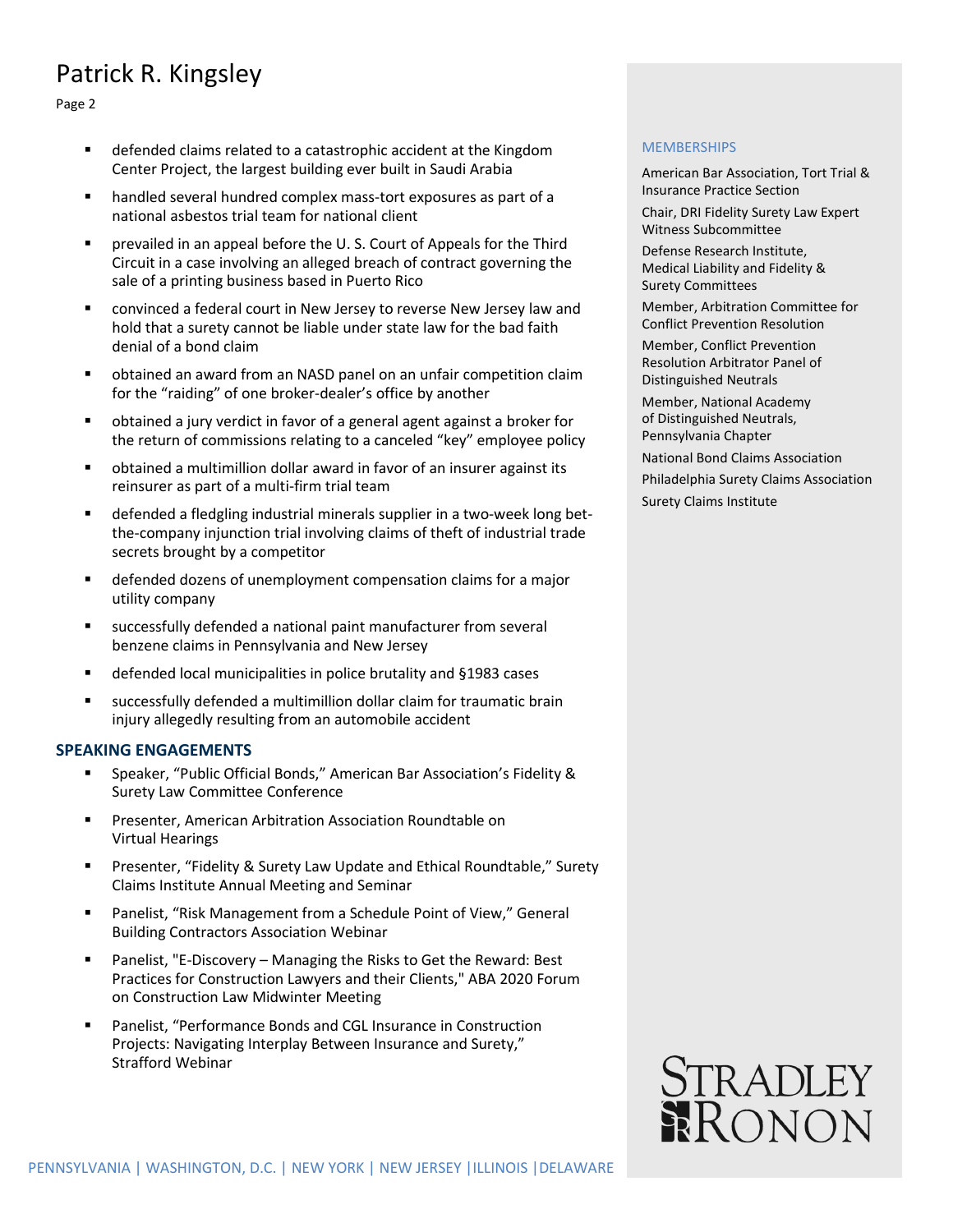# Patrick R. Kingsley

Page 3

- Panelist, "10 Mistakes to Avoid in Mediation," Pennsylvania Bar Institute Business Law Institute 2019
- Panelist, "Construction Litigation: Views from the Bench and the Trench," Pennsylvania Bar Institute
- **Presenter, "Avoiding Problems in Taking Assignments," Surety Claims** Institute 42nd Annual Meeting and Seminar
- Panelist, "The Parties' Obligations Under the Performance Bond Relative to a Principal's Default," ABA Fidelity and Surety Law Committee Spring Meeting
- Moderator, "The AIA A-312 Performance Bond Revisited: A panel discussion addressing key issues, potential pitfalls and practice tips for addressing adverse case law," ABA Fidelity and Surety Law Committee Spring Meeting
- Speaker, "Computer Fraud Coverage Through the Lens of Recent Cases," DRI Roundtable
- Speaker, "Calculating Damages in a Construction Dispute," Forensic & Litigation Services Conference
- Speaker, "Differing Site Conditions," PBI Seminar: Pennsylvania Construction Law
- Panelist, "Performance Bonds and CGL Insurance in Construction Projects: Navigating Interplay Between Insurance and Surety," Strafford Webinar
- Panelist, "Construction Payment and Performance Bond Bad Faith Litigation: Bringing or Defending Claims Amid Differing State Standards," CLE Webinar
- Presenter, "Bad Faith Claims Against Sureties," Private CLE
- Speaker, "Inter-creditor and Forbearance Agreements," Surety Claims Institute
- Speaker, "Key Contract and Bond Provisions in Pennsylvania," Lorman Education Services: Fundamentals of Construction Law Contracts, Understanding the Issues
- Speaker, "Bad Faith Claims Against Sureties, Which Arguments Work and Which Don't," Philadelphia Surety Claims Association
- **Speaker, "Key Bond and Contract Provisions in Pennsylvania," Lorman** Education Services: Fundamentals of Construction Law Contracts, Understanding the Issues
- Speaker, "Drafting a Dispute Resolution Clause," Continuing Legal Education
- Speaker, "Differing Site Conditions," PBI Seminar: Pennsylvania Construction Law
- Speaker, "Payment and Performance Bonds in New Jersey," Continuing Legal Education